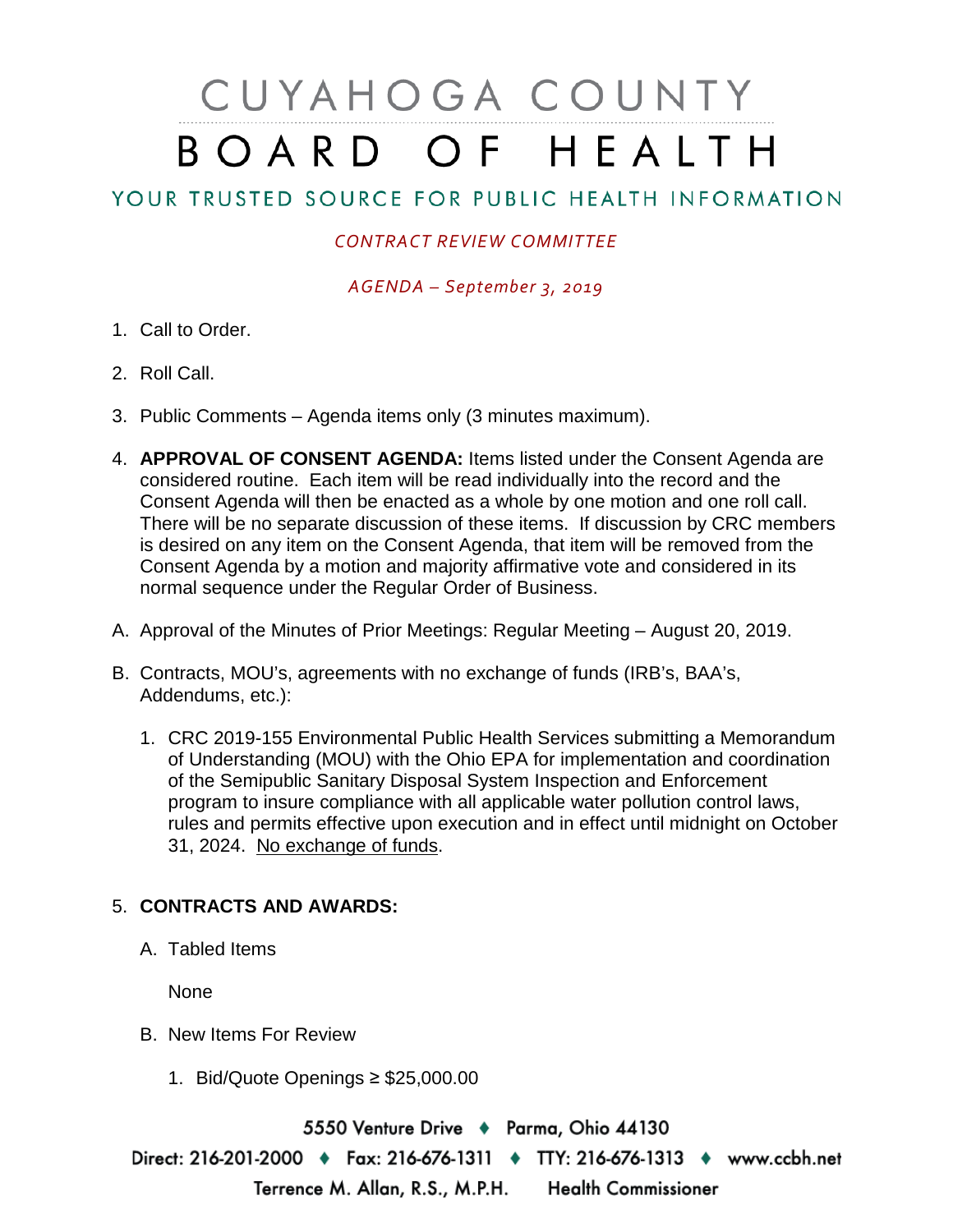*Lead Program*

- a. CRC 2019-156 3572-3574 Chelton Rd. Shaker Heights, Ohio 44120
- 2. Bid/Quote Openings < \$25,000.00

*Household Sewage Program* 

- a. CRC 2019-157 12712 Janette Strongsville, Ohio 44136
- b. CRC 2019-158 6936 Big Creek Parkway Middleburg Heights, Ohio 44130
- c. CRC 2019-159 6809 Big Creek Parkway Middleburg Heights, Ohio 44130
- d. CRC 2019-160 6728 Big Creek Parkway Middleburg Heights, Ohio 44130
- e. CRC 2019-161 6810 Big Creek Parkway Middleburg Heights, Ohio 44130
- 3. Expenditures: Contracts < \$25,000.00
	- a. CRC 2019-162 Prevention and Wellness Services submitting a contract with Heidi Gullet, MD under the Reproductive Health and Wellness (RHW) grant from April 1, 2019 through December 31, 2019. Amount to be paid to Heidi Gullet, MD is not to exceed \$1,200.00.

Purpose: To serve as Medical Director in the CCBH Family Planning Clinic.

Funding Source: 100% reimbursable through the FY2019 RHW grant.

b. CRC 2019-163 Prevention and Wellness Services submitting a contract with TRAIT Brand Partners under the Teen Wellness Initiative (TWI) grant from July 1, 2019 through June 30, 2020. Amount to be paid to TRAIT Brand Partners is not to exceed \$5,500.00.

5550 Venture Drive + Parma, Ohio 44130

Direct: 216-201-2000 • Fax: 216-676-1311 • TTY: 216-676-1313 • www.ccbh.net

Terrence M. Allan, R.S., M.P.H. **Health Commissioner**